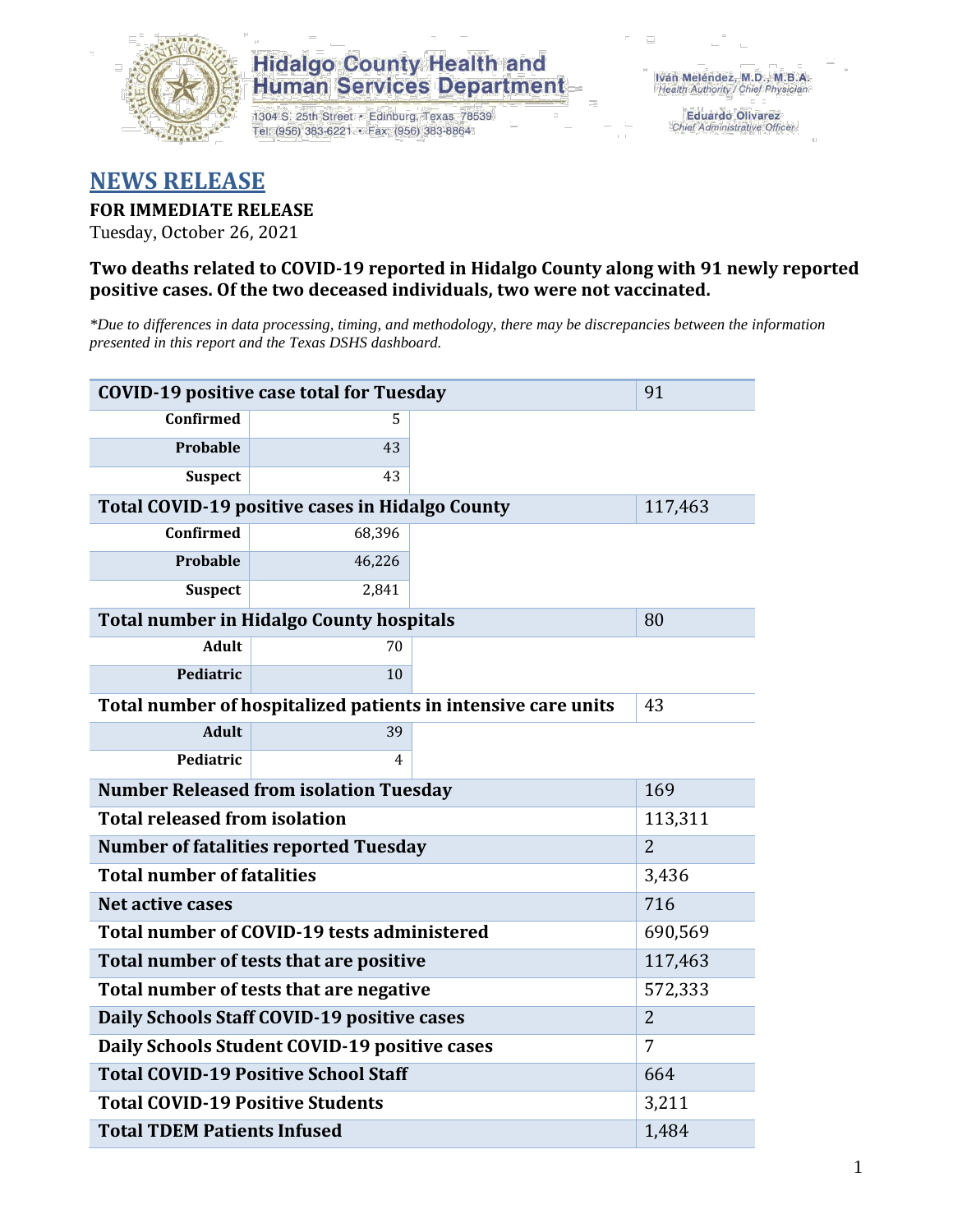

## **Hidalgo County Health and Human Services Department**

1304 S. 25th Street · Edinburg, Texas 78539 Tel: (956) 383-6221 · Fax: (956) 383-8864

**Eduardo Olivarez** Chief Administrative Officer

*Hidalgo County uses the case status definition provided by the Texas Department of State Health Service's 2020 Epi Case Criteria Guide revised November 2020.*

- *1. Confirmed: A person who has tested positive through a molecular or PCR (oral or nasal swabs) test that looks for the presence of the virus's genetic material.*
- *2. Probable: A person who meets presumptive laboratory evidence through detection of COVID-19 by antigen test in a respiratory specimen.*
- *3. Suspect: A person who meets supported laboratory evidence through detection of specific antibodies in serum, plasma, whole body, and no prior history of being confirmed or probable case.*

*For more information of case status definition for COVID-19, please refer to:*

<https://www.dshs.state.tx.us/IDCU/investigation/epi-case-criteria-guide/2020-Epi-Case-Criteria-Guide.pdf>

| Age<br><b>Range</b> |     | Gender | <b>City</b>        |  |
|---------------------|-----|--------|--------------------|--|
| 1                   | 50s |        | Female Undisclosed |  |
| 2                   | 70+ | Male   | Undisclosed        |  |

### The deaths include: Case Breakdown by Age Group:

| <b>Age Range</b> | <b>Number of Cases</b> |
|------------------|------------------------|
| $0 - 11$         | 33                     |
| 12-19            | 10                     |
| 20s              | 10                     |
| 30 <sub>s</sub>  | 11                     |
| 40s              | 8                      |
| 50s              | 10                     |
| 60s              | $\overline{2}$         |
| $70+$            | 7                      |
| Total:           | 91                     |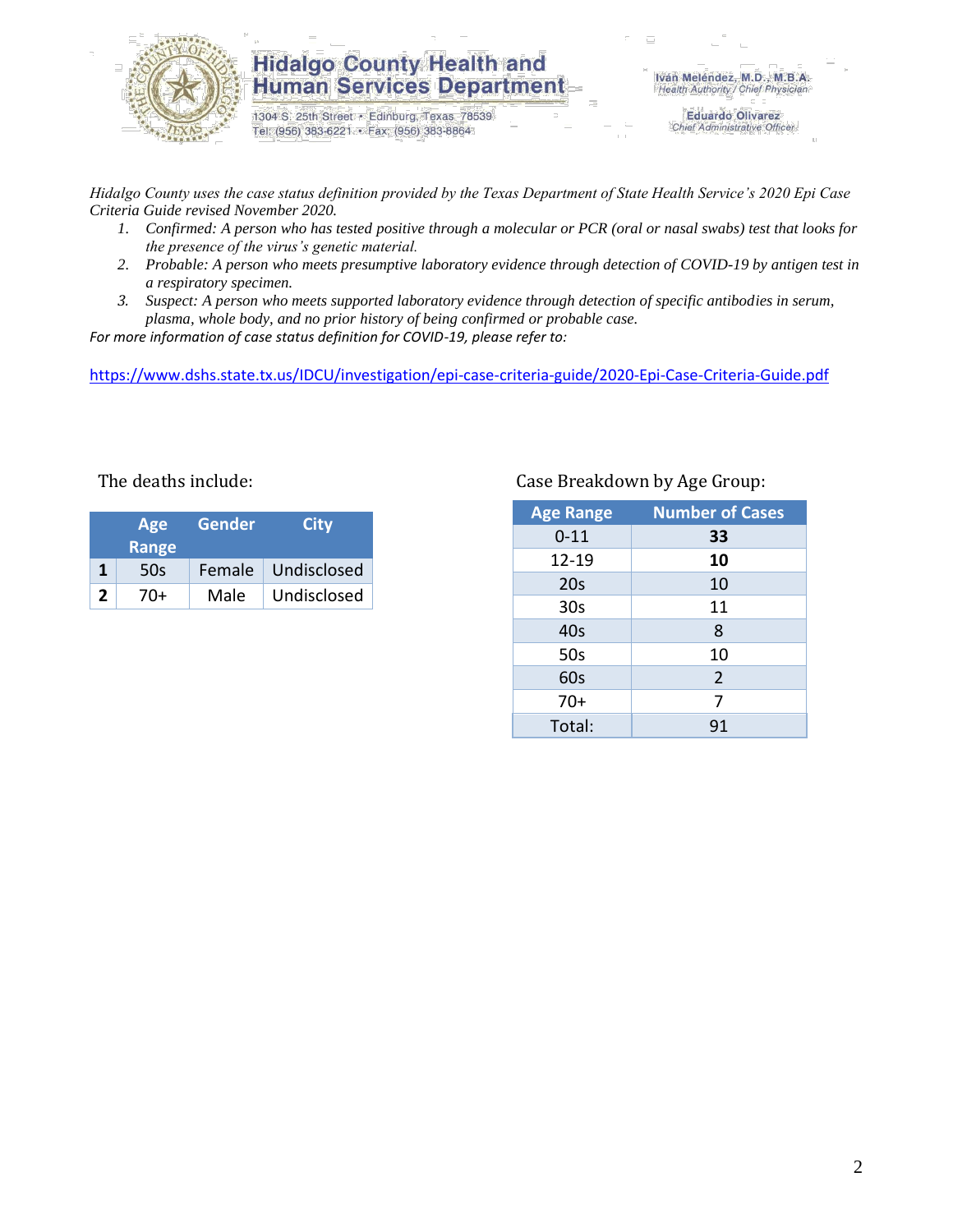

# **Hidalgo County Health and<br>Human Services Department**

1304 S. 25th Street • Edinburg, Texas 78539<br>Tel: (956) 383-6221 • Fax: (956) 383-8864

Iván Meléndez, M.D., M.B.A.<br>Health Authority / Chief Physician

Eduardo Olivarez<br>Chief Administrative Officer

## Tuesday, October 26, 2021 positive cases include:

|              | <b>Age Range</b> | Gender                                                                                                     | <b>City</b> |    | <b>Age Range</b> | Gender | <b>City</b> |
|--------------|------------------|------------------------------------------------------------------------------------------------------------|-------------|----|------------------|--------|-------------|
| 1            | $0 - 19$         | F                                                                                                          | Alamo       | 47 | $0 - 19$         | M      | Mission     |
| $\mathbf{2}$ | 20s              | M                                                                                                          | Alamo       | 48 | $0 - 19$         | M      | Mission     |
| 3            | 40s              | F                                                                                                          | Alamo       | 49 | $0 - 19$         | M      | Mission     |
| 4            | $70+$            | F                                                                                                          | Alton       | 50 | $0 - 19$         | Μ      | Mission     |
| 5            | $0 - 19$         | F                                                                                                          | Donna       | 51 | 20s              | F      | Mission     |
| 6            | $0 - 19$         | F                                                                                                          | Donna       | 52 | 20s              | M      | Mission     |
| 7            | 20s              | M                                                                                                          | Donna       | 53 | 20s              | M      | Mission     |
| 8            | 30 <sub>s</sub>  | м                                                                                                          | Donna       | 54 | 20s              | F      | Mission     |
| 9            | $0 - 19$         | F                                                                                                          | Edinburg    | 55 | 20s              | F      | Mission     |
| 10           | $0 - 19$         | F                                                                                                          | Edinburg    | 56 | 20s              | M      | Mission     |
| 11           | $0 - 19$         | F                                                                                                          | Edinburg    | 57 | 30s              | M      | Mission     |
| 12           | $0 - 19$         | F                                                                                                          | Edinburg    | 58 | 30s              | M      | Mission     |
| 13           | $0 - 19$         | F                                                                                                          | Edinburg    | 59 | 30s              | M      | Mission     |
| 14           | $0 - 19$         | F                                                                                                          | Edinburg    | 60 | 30 <sub>s</sub>  | M      | Mission     |
| 15           | 30 <sub>s</sub>  | M                                                                                                          | Edinburg    | 61 | 30 <sub>s</sub>  | M      | Mission     |
| 16           | 40s              | M                                                                                                          | Edinburg    | 62 | 40s              | F      | Mission     |
| 17           | 50s              | $\mathsf{M}% _{T}=\mathsf{M}_{T}\!\left( a,b\right) ,\ \mathsf{M}_{T}=\mathsf{M}_{T}\!\left( a,b\right) ,$ | Edinburg    | 63 | 40s              | M      | Mission     |
| 18           | 50s              | M                                                                                                          | Edinburg    | 64 | 40s              | F      | Mission     |
| 19           | $70+$            | F                                                                                                          | Edinburg    | 65 | 50s              | F      | Mission     |
| 20           | $0 - 19$         | F                                                                                                          | Hidalgo     | 66 | 50s              | F      | Mission     |
| 21           | 40s              | F                                                                                                          | Hidalgo     | 67 | 50s              | F      | Mission     |
| 22           | $0 - 19$         | M                                                                                                          | McAllen     | 68 | $70+$            | F      | Mission     |
| 23           | $0 - 19$         | M                                                                                                          | McAllen     | 69 | $0 - 19$         | F      | Pharr       |
| 24           | $0 - 19$         | M                                                                                                          | McAllen     | 70 | $0 - 19$         | F      | Pharr       |
| 25           | 20s              | M                                                                                                          | McAllen     | 71 | 30s              | F      | Pharr       |
| 26           | 30 <sub>s</sub>  | M                                                                                                          | McAllen     | 72 | 40s              | F      | Pharr       |
| 27           | 40s              | F                                                                                                          | McAllen     | 73 | $70+$            | F      | Pharr       |
| 28           | 50s              | F                                                                                                          | McAllen     | 74 | $70+$            | F      | Pharr       |
| 29           | 50s              | F                                                                                                          | McAllen     | 75 | $70+$            | F      | Pharr       |
| 30           | 50s              | F                                                                                                          | McAllen     | 76 | $0 - 19$         | F      | San Juan    |
| 31           | 50s              | M                                                                                                          | McAllen     | 77 | 20s              | M      | San Juan    |
| 32           | 60s              | M                                                                                                          | McAllen     | 78 | $70+$            | Μ      | San Juan    |
| 33           | 60s              | M                                                                                                          | McAllen     | 79 | $0 - 19$         | M      | Undisclosed |
| 34           | $0 - 19$         | F                                                                                                          | Mercedes    | 80 | $0 - 19$         | F      | Undisclosed |
| 35           | $0 - 19$         | F                                                                                                          | Mercedes    | 81 | $0 - 19$         | M      | Undisclosed |